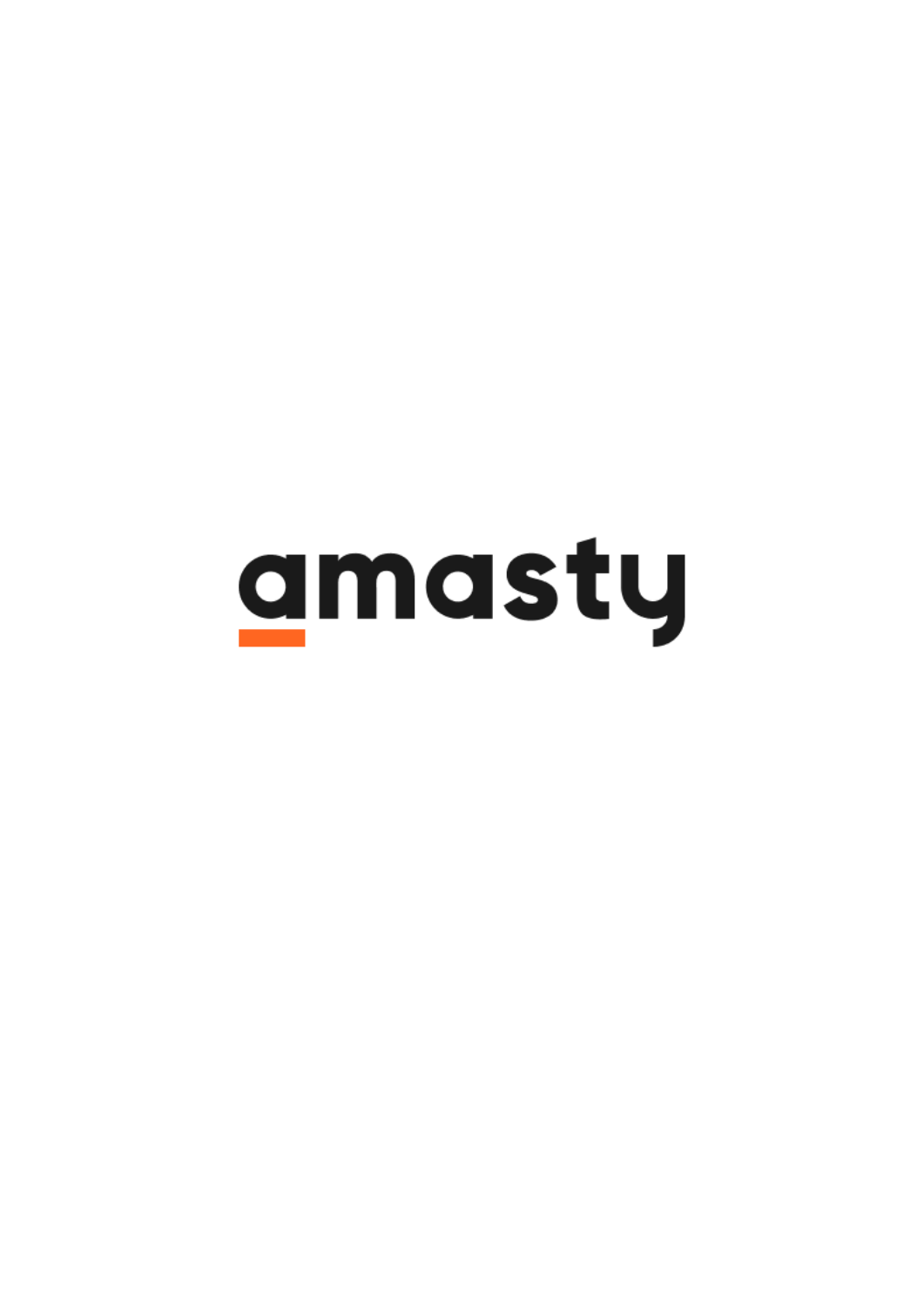For more details see the [Delete Order for Magento 2](https://amasty.com/delete-order-for-magento-2.html) extension page.

# **Ultimate Guide for Magento 2 Delete Order**

Upgrade your Magento 2 store order processing functionality with the Delete Order extension. Delete particular orders and all related information. Also, you can move them to archive where order data can be stored and then returned to the order grid.

- Completely remove any orders
- Archive unnecessary orders manually or automatically
- Set order archiving schedule
- Restore archive orders and related data
- Configure email notifications to store admins

# **General Settings**

To configure general extension settings please go to **Stores** → **Configuration** → **Order Archive** Check the most common use cases in this video:

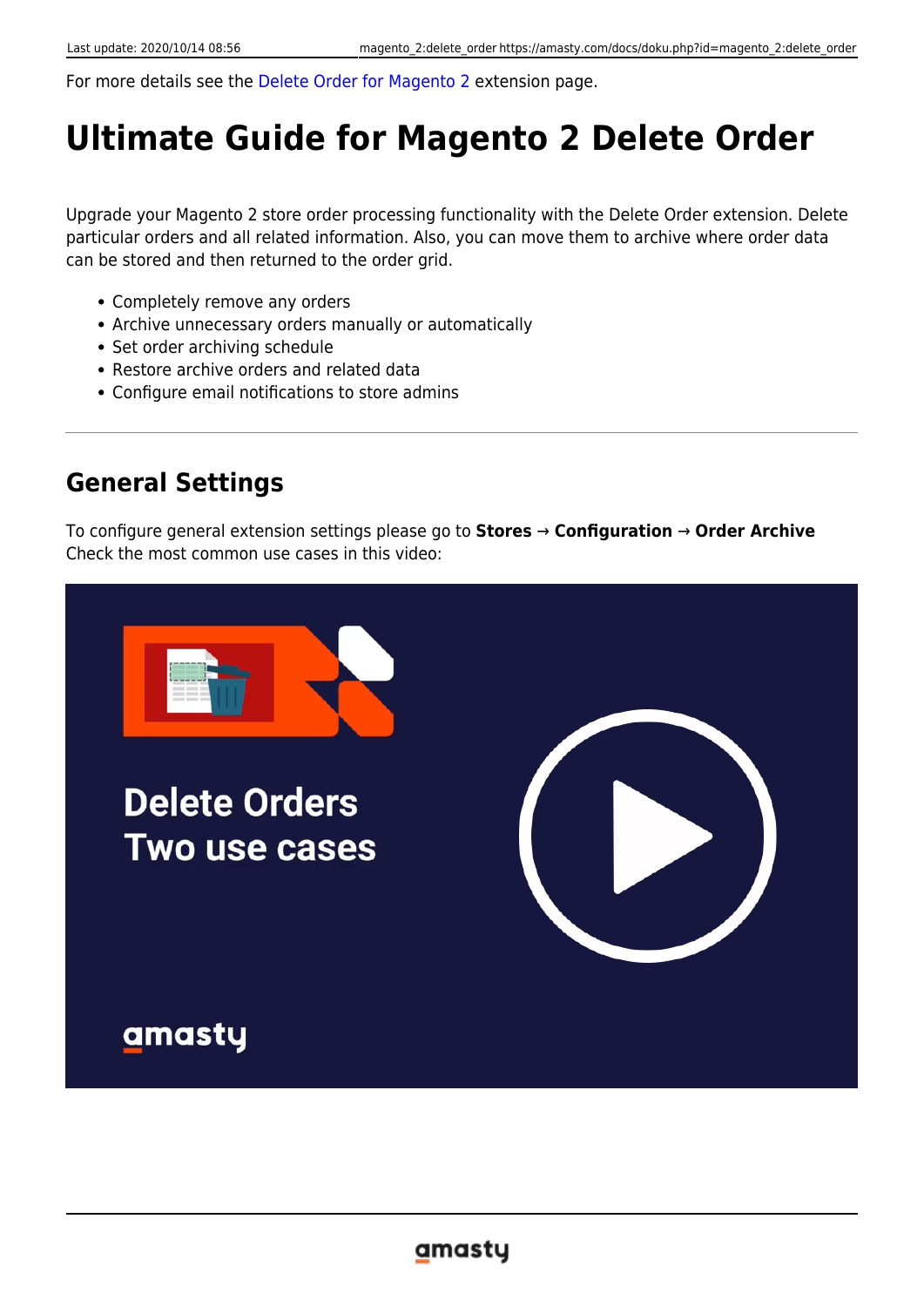| the contract of the contract of the contract of the contract of the contract of the contract of the contract of |  |  |
|-----------------------------------------------------------------------------------------------------------------|--|--|
|                                                                                                                 |  |  |
|                                                                                                                 |  |  |
|                                                                                                                 |  |  |
|                                                                                                                 |  |  |
|                                                                                                                 |  |  |
|                                                                                                                 |  |  |
|                                                                                                                 |  |  |
|                                                                                                                 |  |  |
|                                                                                                                 |  |  |
|                                                                                                                 |  |  |
|                                                                                                                 |  |  |

| <b>General Settings</b>                                |                                                                                                                     |                         |
|--------------------------------------------------------|---------------------------------------------------------------------------------------------------------------------|-------------------------|
| <b>Enable Orders Archive</b><br>[store view]           | No                                                                                                                  | ▼                       |
| <b>Hide Archived Orders on</b><br>Frontend<br>[global] | <b>No</b>                                                                                                           | $\overline{\mathbf{v}}$ |
| <b>Archive Orders Older Than</b><br>[global]           | 30<br>Days                                                                                                          |                         |
| <b>Order Status To Apply To</b><br>[global]            | -- Please Select --<br>Pending<br>Processing<br><b>Suspected Fraud</b><br>Complete<br>Closed<br>Canceled<br>On Hold | ×.                      |
| <b>Archive Frequency</b><br>[global]                   | Hourly<br>Hourly<br>Two Times Per Day<br>Daily<br>Weekly                                                            | a1<br>▲                 |
|                                                        | Monthly                                                                                                             |                         |

**Enable Orders Archive** - Ser the option to 'yes' to activate the extension.

**Hide Archived Orders on Frontend** - Enable the option to remove archived orders from customer accounts.

**Archive Orders Older Than**- Specify the number of days before orders get archived.

**Order Status to Apply to** - Choose order statuses which should be archived. You can select multiple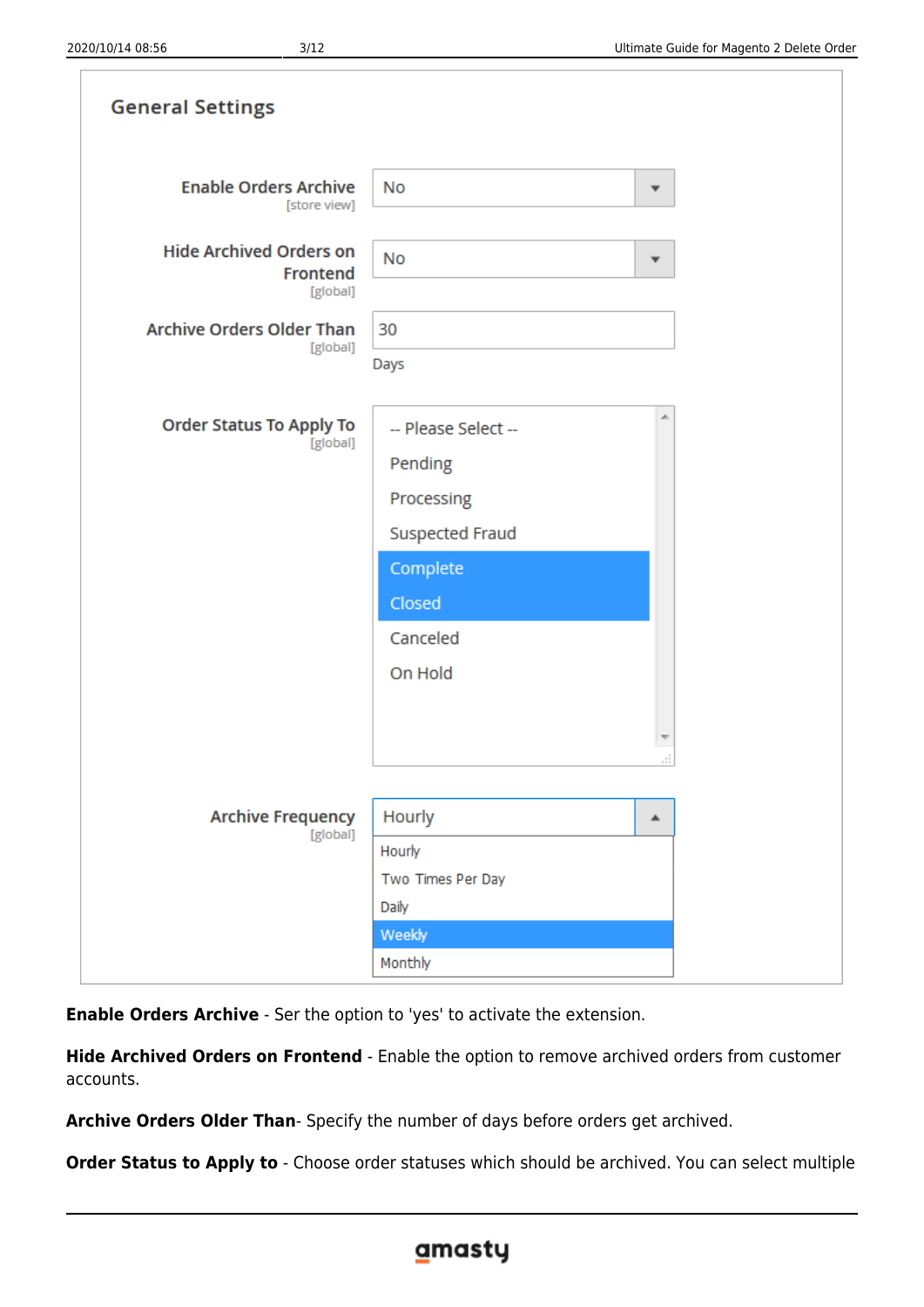statuses at a time.

**Archive Frequency** - Choose one of 5 predefined options for archive frequency:

- Hourly
- Two times per day
- Daily
- Weekly
- Monthly

# **Email Notifications**

| <b>Email Notifications</b>                                   |                                |                          |  |
|--------------------------------------------------------------|--------------------------------|--------------------------|--|
| <b>Notify After Archiving is</b><br>Complete<br>[store view] | Yes                            | $\overline{\phantom{a}}$ |  |
| <b>Send To E-mail Address</b><br>[global]                    | admin@example.com              |                          |  |
| <b>E-mail Template</b><br>[global]                           | Amasty Order Archives Email (D | $\overline{\phantom{a}}$ |  |

**Notify after archiving is complete** - Enable this option to inform your store administrator about each successful archive run.

**Send to e-mail address** - specify the email address to which notifications will be sent.

**E-mail template** - specify an email template for admin notifications. You can either choose the default one, you use your custom template.

To add a new template please go to **Marketing** → **Communications** → **Email Templates**.

# **Force Cron Job**

Due to this option you can initiate an archiving process at any time you need regardless your archive schedule.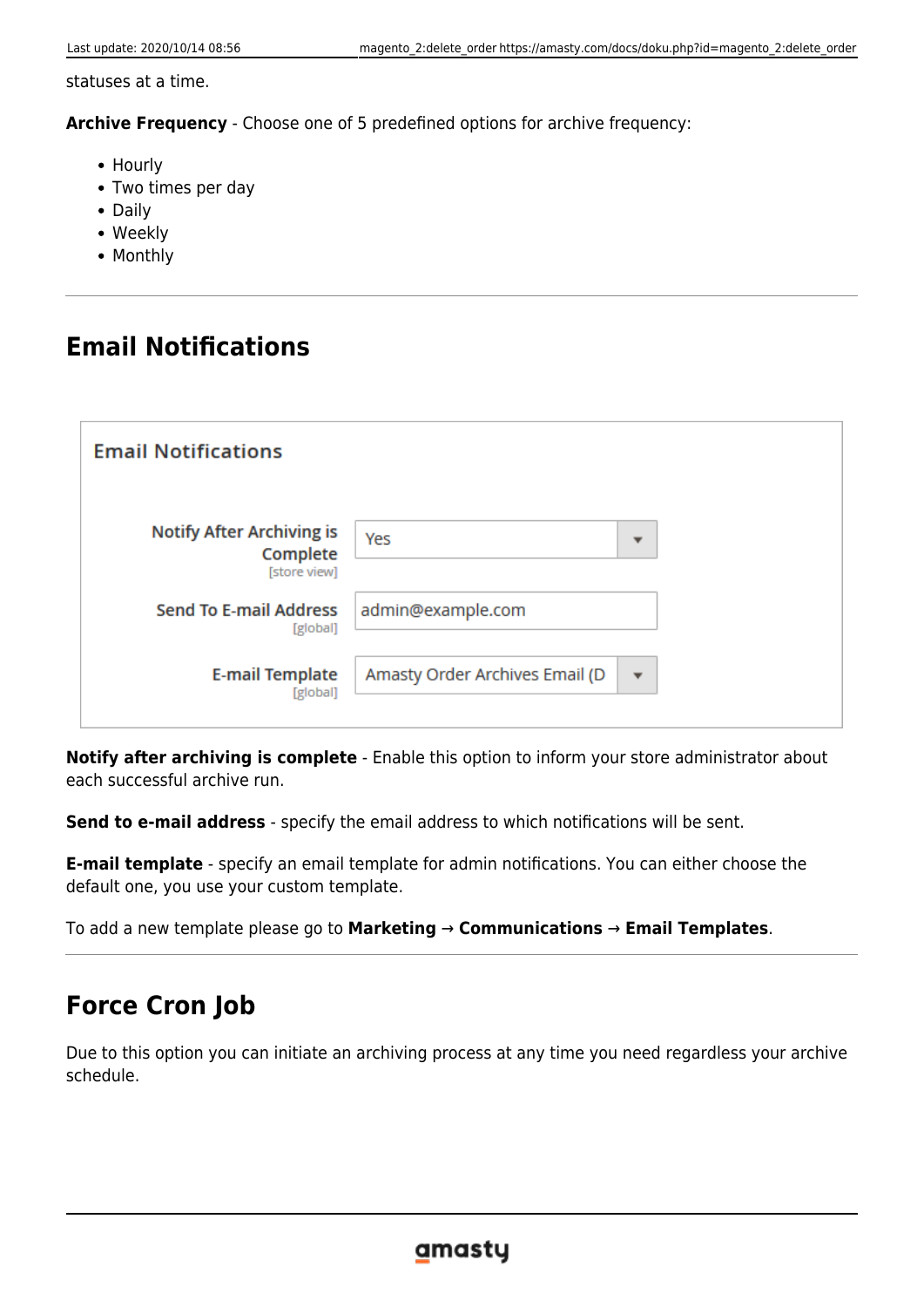| <b>Force Cron Job Actions</b> |                  |  |  |
|-------------------------------|------------------|--|--|
| <b>Start Archiving</b>        | <b>Archiving</b> |  |  |

# **Archive Orders**

To archive specific orders manually please go to the orders grid: **Sales** → **Orders**. **IMPORTANT**: All archived orders can be restored and returned to the Orders Grid.

| Orders                             |               |                             |                               |                        |                                 |                 |
|------------------------------------|---------------|-----------------------------|-------------------------------|------------------------|---------------------------------|-----------------|
|                                    |               |                             |                               |                        |                                 |                 |
| Search by keyword                  |               | Q                           | Filters                       |                        | <b>←</b> Default View ▼         |                 |
| <b>Actions</b><br>$\blacktriangle$ |               |                             |                               | 20                     | per page<br>▼                   |                 |
| Add To Archive                     |               |                             |                               |                        |                                 |                 |
| Delete Permanently                 | ase           | Purchase<br><b>Date</b>     | <b>Bill-to</b><br><b>Name</b> | Ship-to<br><b>Name</b> | Grand<br><b>Total</b><br>(Base) | Grand<br>(Purcl |
| Cancel                             |               |                             |                               |                        |                                 |                 |
| Hold                               | te<br>n       | Jun 15, 2017,<br>9:06:00 AM | Veronica<br>Costello          | Veronica<br>Costello   | \$39.64                         | \$39.6          |
| Unhold                             | te            |                             |                               |                        |                                 |                 |
| <b>Print Invoices</b>              | fault<br>View |                             |                               |                        |                                 |                 |
| Print Packing Slips                |               | Jun 15, 2017,               | Veronica                      | Veronica               | \$36.39                         | \$36.3          |
| <b>Print Credit Memos</b>          | te<br>h.      | 9:06:00 AM                  | Costello                      | Costello               |                                 |                 |
| Print All                          | te<br>fault   |                             |                               |                        |                                 |                 |
| Print Shipping Labels              | View          |                             |                               |                        |                                 |                 |

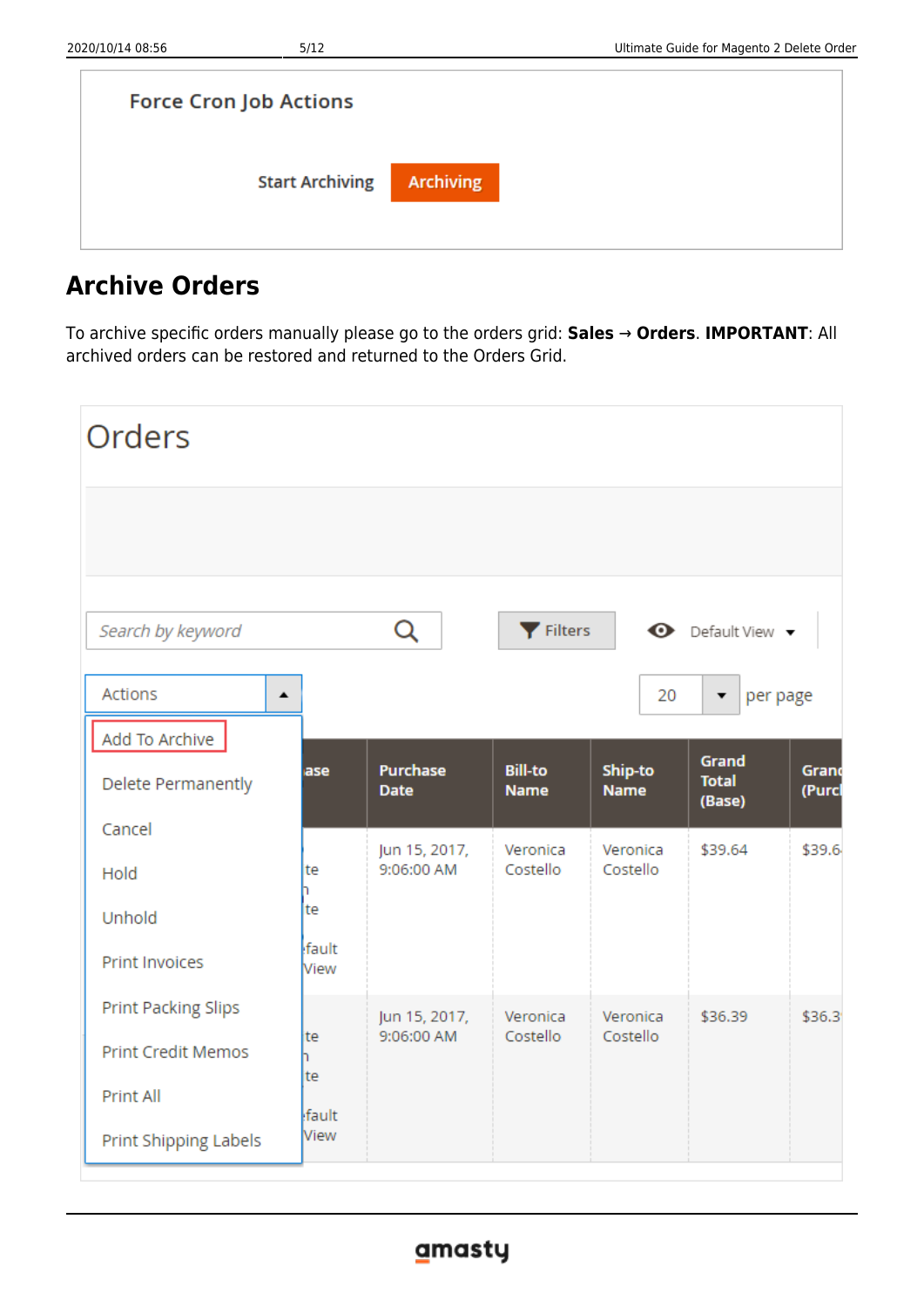Select Orders that should be archived and apply the **'Archive Orders' action**. Once the action is applied all archived orders will be placed to a special Archived Orders grid.

# **Delete Orders Permanently**

To delete orders permanently please go to the orders grid: **Sales** → **Orders**. **IMPOERANT**: deletd orders can't be restored.

| Orders                      |               |                                |                               |                        |                                  |                 |
|-----------------------------|---------------|--------------------------------|-------------------------------|------------------------|----------------------------------|-----------------|
|                             |               |                                |                               |                        |                                  |                 |
| Search by keyword           |               | Q                              | Filters                       |                        | $\bullet$ Default View $\bullet$ |                 |
| Actions<br>$\blacktriangle$ |               |                                |                               | 20                     | per page<br>▼                    |                 |
| Add To Archive              |               |                                |                               |                        |                                  |                 |
| Delete Permanently          | ase           | <b>Purchase</b><br><b>Date</b> | <b>Bill-to</b><br><b>Name</b> | Ship-to<br><b>Name</b> | Grand<br><b>Total</b><br>(Base)  | Grand<br>(Purci |
| Cancel                      |               |                                | Veronica                      | Veronica               | \$39.64                          | \$39.64         |
| Hold                        | te            | Jun 15, 2017,<br>9:06:00 AM    | Costello                      | Costello               |                                  |                 |
| Unhold                      | te            |                                |                               |                        |                                  |                 |
| <b>Print Invoices</b>       | fault<br>View |                                |                               |                        |                                  |                 |
| <b>Print Packing Slips</b>  |               | Jun 15, 2017,                  | Veronica                      | Veronica               | \$36.39                          | \$36.39         |
| <b>Print Credit Memos</b>   | te            | 9:06:00 AM                     | Costello                      | Costello               |                                  |                 |
| <b>Print All</b>            | te<br>fault   |                                |                               |                        |                                  |                 |
| Print Shipping Labels       | View          |                                |                               |                        |                                  |                 |

Select the orders you want to delete on the Orders Grid and apply the corresponding action.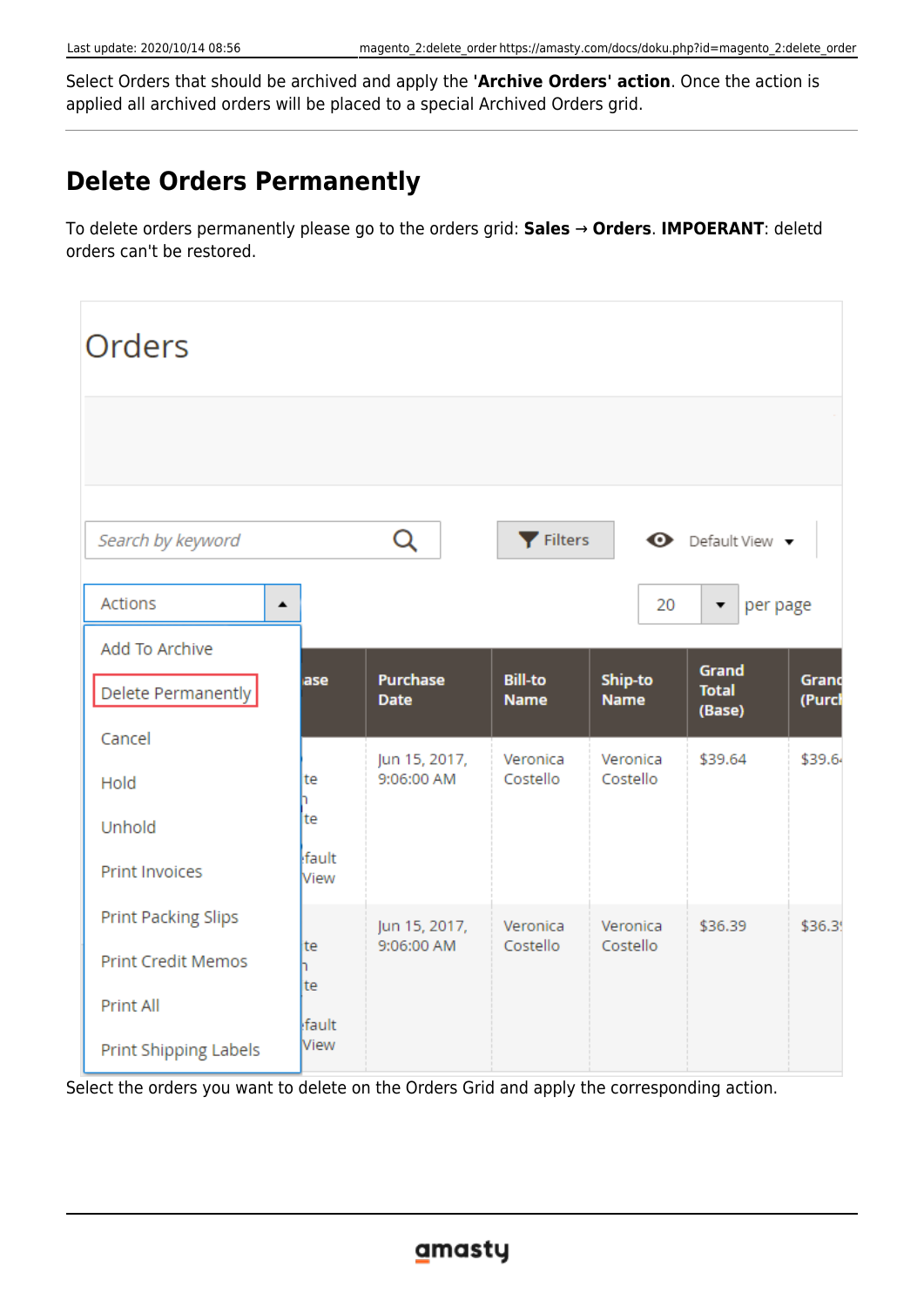# **Manage Archived Orders**

All archived orders are placed to the **Order Archive** grid. To open the grid please go to **Sales** → **Order Archives** → **Orders**.

| <b>Archive Orders</b>                                                                                              |           |                                                                             |                                |                               |                               |                                 |                                   |               |  |
|--------------------------------------------------------------------------------------------------------------------|-----------|-----------------------------------------------------------------------------|--------------------------------|-------------------------------|-------------------------------|---------------------------------|-----------------------------------|---------------|--|
| Q<br>Filters<br>$\bullet$ Default View $\bullet$<br>$\bullet$ Columns $\bullet$<br>Search by keyword<br>± Export ▼ |           |                                                                             |                                |                               |                               |                                 |                                   |               |  |
| Actions                                                                                                            | ▼         | 2 records found                                                             |                                |                               | 20<br>$\blacktriangledown$    | per page                        | 1                                 | of 1          |  |
| $\blacktriangledown$                                                                                               | ID        | Purchase<br><b>Point</b>                                                    | <b>Purchase</b><br><b>Date</b> | <b>Bill-to</b><br><b>Name</b> | <b>Ship-to</b><br><b>Name</b> | Grand<br><b>Total</b><br>(Base) | <b>Grand Total</b><br>(Purchased) | <b>Status</b> |  |
|                                                                                                                    | 000000002 | Main<br>Website<br>Main<br>Website<br>Store<br>Default<br><b>Store View</b> | Jun 15, 2017,<br>9:06:00 AM    | Veronica<br>Costello          | Veronica<br>Costello          | \$39.64                         | \$39.64                           | Complete      |  |
|                                                                                                                    | 000000001 | Main<br>Website<br>Main<br>Website<br>Store<br>Default<br><b>Store View</b> | Jun 15, 2017,<br>9:06:00 AM    | Veronica<br>Costello          | Veronica<br>Costello          | \$36.39                         | \$36.39                           | Processing    |  |

**Export Archived Orders** - you can export all archived orders for further processing to CSV or XML files.

On the **Order Archive** grid you can either delete any orders permanently or restore them.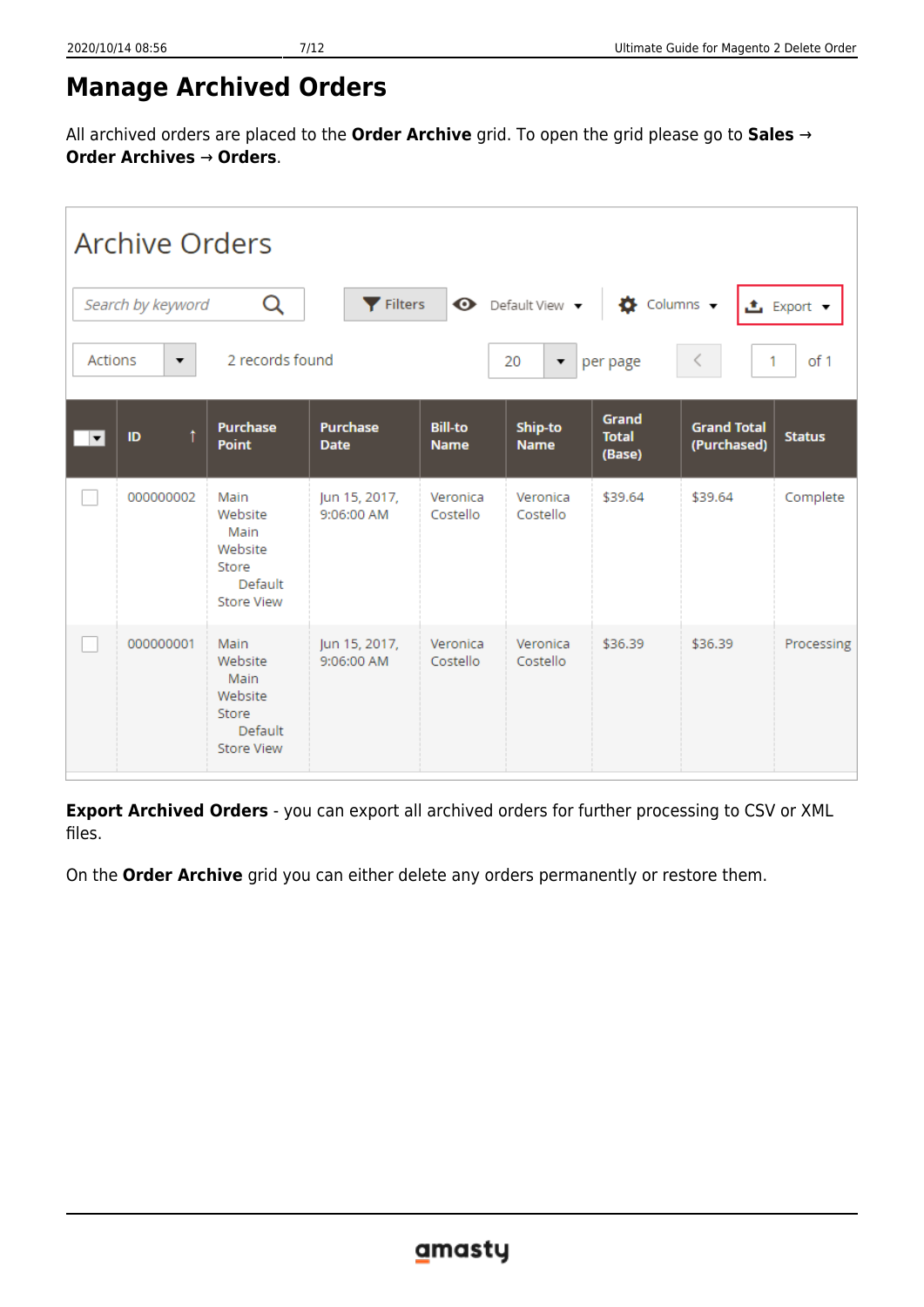| <b>Archive Orders</b>      |                                     |                           |
|----------------------------|-------------------------------------|---------------------------|
| Search by keyword          |                                     |                           |
| <b>Actions</b>             | 2 records found<br>$\blacktriangle$ |                           |
| <b>Remove From Archive</b> | oint                                | <b>Purchase Date</b>      |
| <b>Delete Permanently</b>  |                                     |                           |
| <b>Print Invoices</b>      | lte<br>site Store                   | Feb 22, 2017, 11:02:00 AM |
| <b>Print Packing Slips</b> | <b>Store View</b>                   |                           |
| <b>Print Credit Memos</b>  | lte<br>site Store                   | Feb 22, 2017, 11:02:00 AM |
| <b>Print All</b>           | <b>Store View</b>                   |                           |

**Remove from Archive** - apply this action to restore archive orders. All restored orders will be displayed on the **Orders Grid**.

**Delete Permanently** - choose this action to deleted selected archive orders.

You can easily open any archived order to see its details. To open an order click the **View** link in the right column on the grid.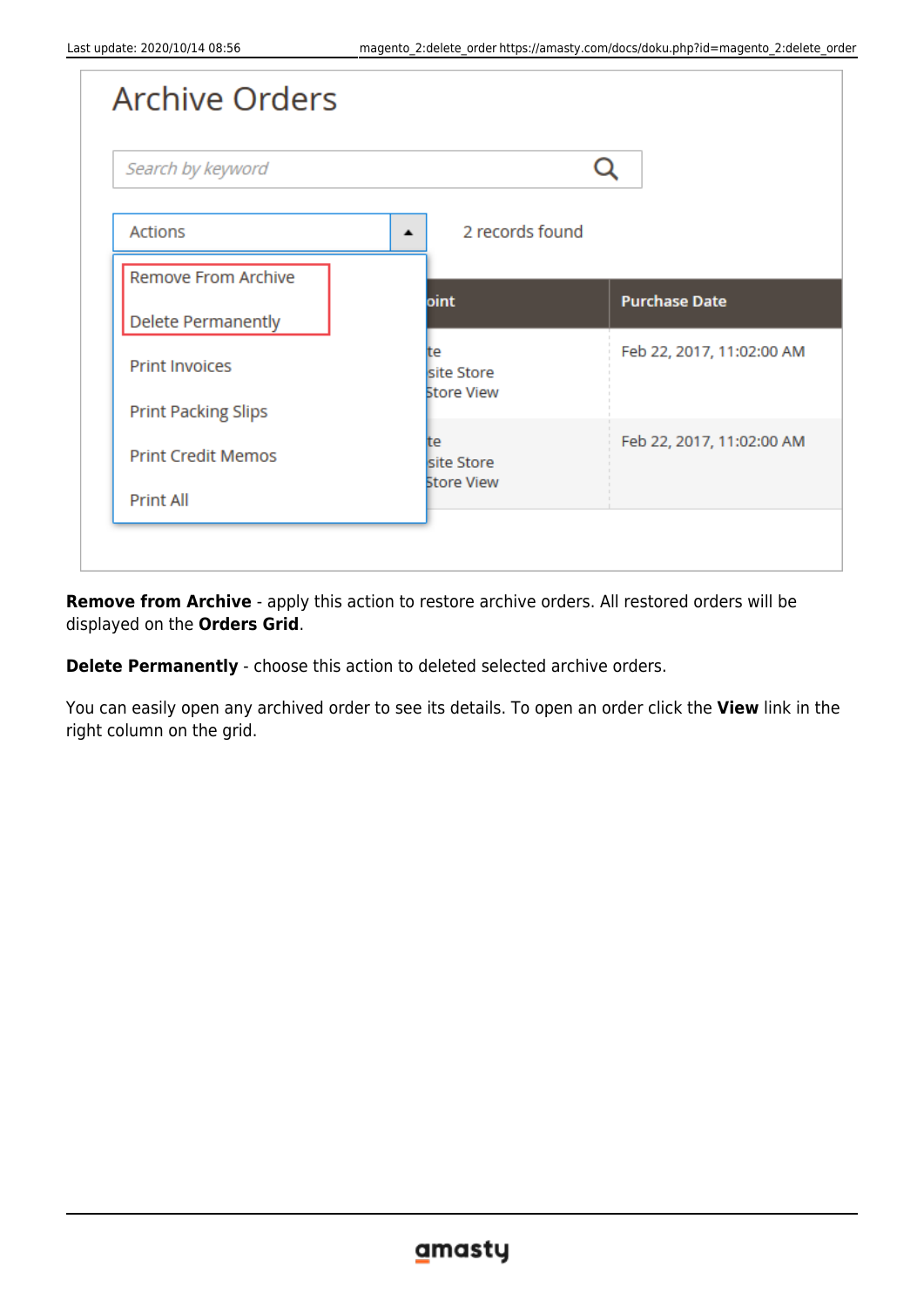| #000000002                                                                  |                                                                 |                       |              |                            |
|-----------------------------------------------------------------------------|-----------------------------------------------------------------|-----------------------|--------------|----------------------------|
| $\leftarrow$ Back Send Email Credit Memo                                    |                                                                 | Reorder               |              | <b>Remove From Archive</b> |
| <b>ORDER VIEW</b>                                                           | Order & Account Information                                     |                       |              |                            |
| <b>Information</b>                                                          | Order # 000000002 (The order<br>confirmation email is not sent) |                       |              | <b>Account In</b>          |
| <b>Invoices</b>                                                             | Order Date                                                      | Jun 15, 2017, 9:15:42 | ΑM           | Customer<br>Name           |
| <b>Credit Memos</b>                                                         | Order Status                                                    |                       | Complete     | Email<br>Customer          |
| It's possible to restore any archived order right from the Order Info page. | <b>Durchacad</b>                                                |                       | Main Wahcita | Group                      |

# **Working with API**

With the Order Archive for Magento 2 extension, you can manage your order archive using API. There are 3 operations you are able to perform. These are:

- Move to archive;
- Return from archive;
- Permanently remove an order.

Let's dig into examples.

### **Move to archive**

**Operation:** V1/amastyMoveToArchive

**Description:** Operation moves orders and order-related entities to archive tables amastyorderarchive%. Operation affects all the entities associated with the order: invoices, credit memos, shippings if they exist for the order.

**Method:** POST

### **Required:**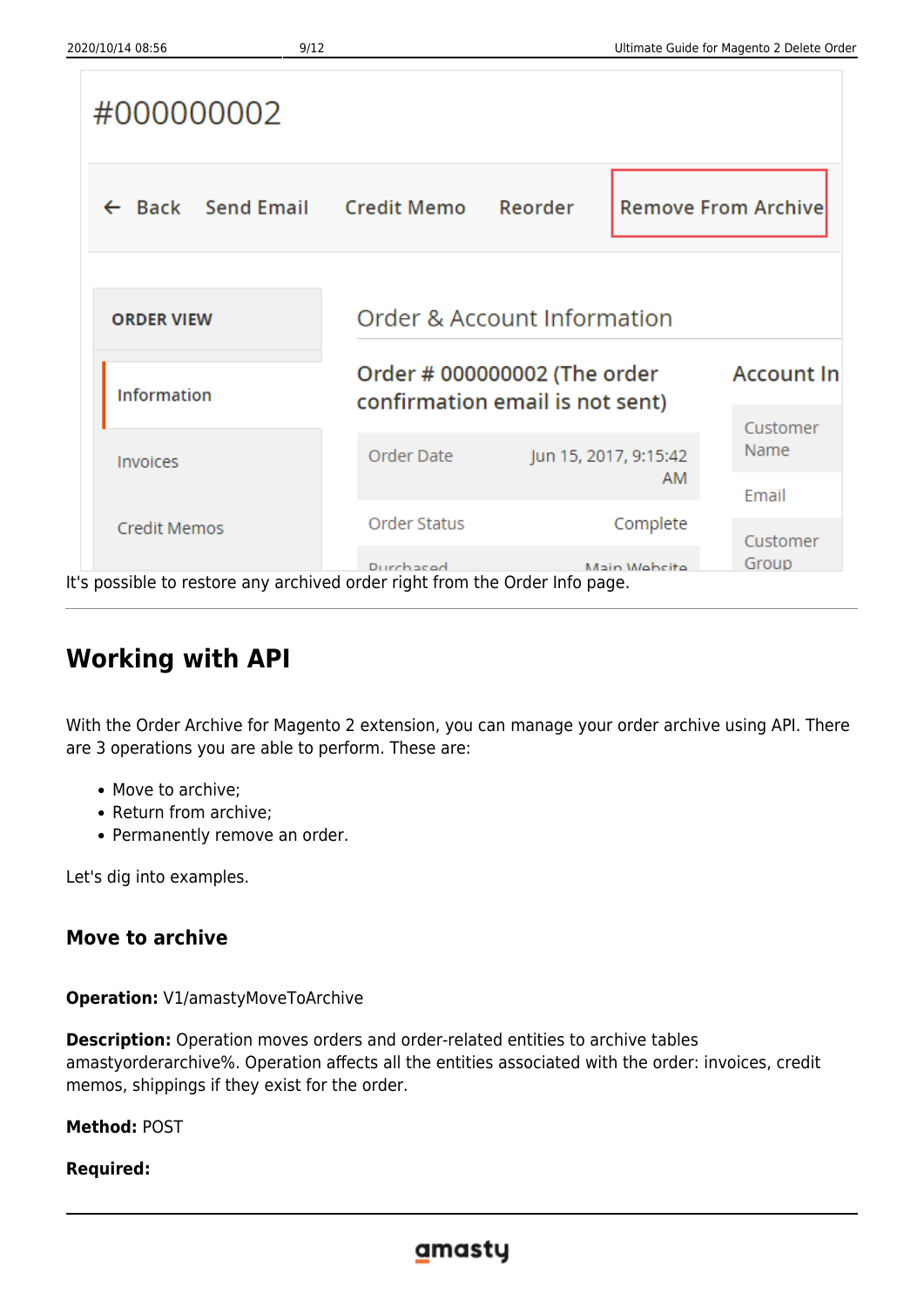```
orderids=(Array[integer])
example: orderids=12,1,4,5
```
### **Example:**

```
 {
            "orderIds": [
             1, 4,5,12
 ]
 }
Success response code: 200
Success response:
{
   "order_ids": [
     1,
     4,
     5,
     12
   ],
   "invoice_ids": [
     1
   ],
   "creditmemo_ids": [
     4
   ],
   "shipment_ids": [
     1,
     12
   ]
}
```
Error Response: 401 code – Unauthorized, 400 – unexpected error

Does not check the order existence in the database, if the order does not exist return code 200.

### **Move from archive**

### **Operation:** /V1/amastyMoveFromArchive

**Description:** Operation moves orders and order-related entities from archive tables "amastyorderarchive%". Operation affect all the entities associated with the order: invoices, credit memos, shippings if they exist for the order.

### **Method:** POST

### **Required:**

```
orderids=(Array[integer])
```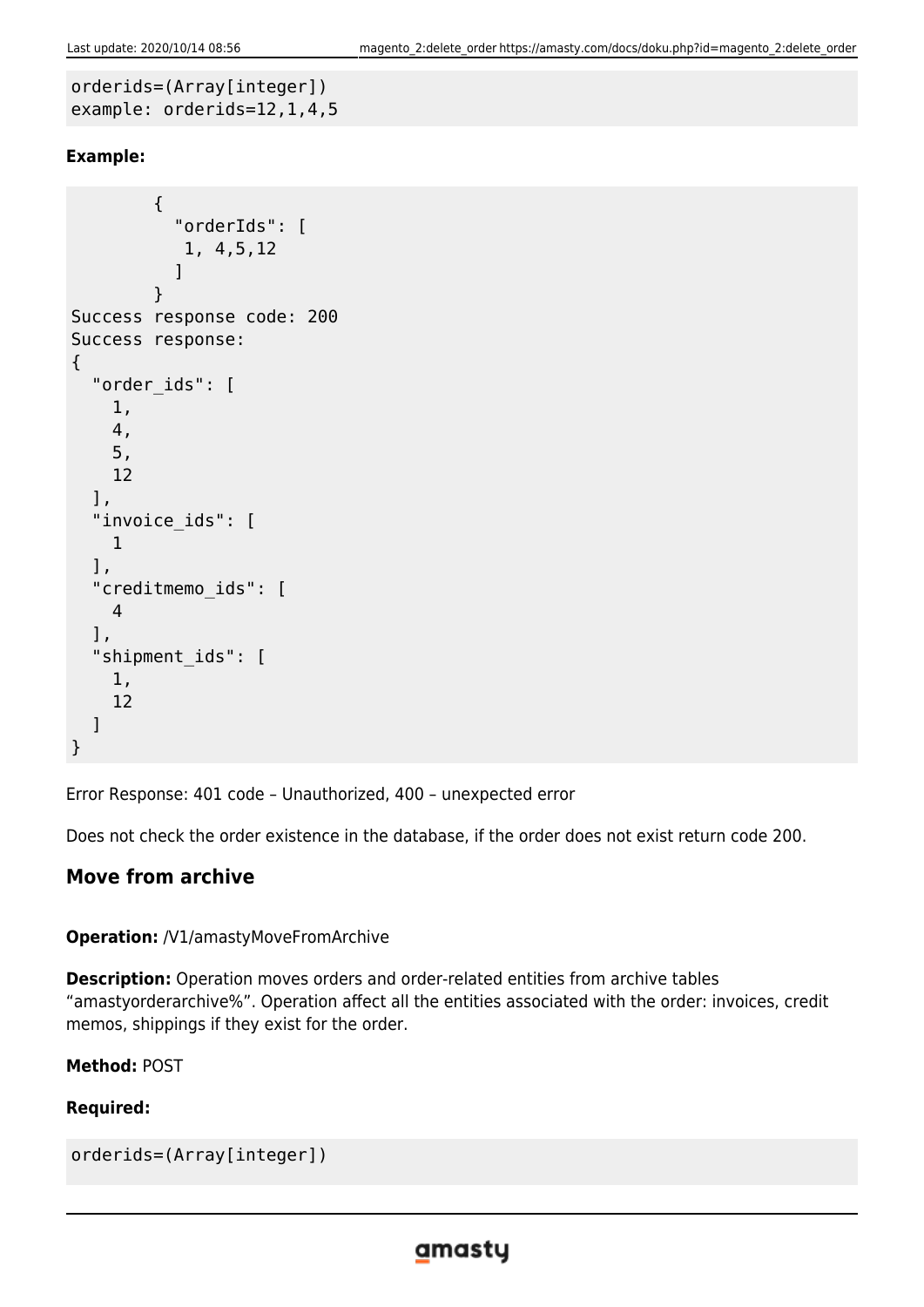```
example: orderids=12,1,4,5
```
### **Example:**

```
 {
            "orderIds": [
            1, 4,5,12
 ]
 }
Success response code: 200
Success response:
{
   "order_ids": [
     1,
     4,
     5,
     12
   ],
   "invoice_ids": [
     1
   ],
   "creditmemo_ids": [
     4
   ],
   "shipment_ids": [
     1,
     12
   ]
}
```
Error Response: 401 code – Unauthorized, 400 – unexpected error

Does not check the order existence in the database, if the order does not exist return code 200.

### **Remove completely**

**Operation:** /V1/amastyRemovePermanently

**Description:** Completely removes orders and related data from the database without the possibility of their recovery.

**Method:** POST

```
Required: orderids=(Array[integer])
```
### **Example:**

orderids=12,1,4,5